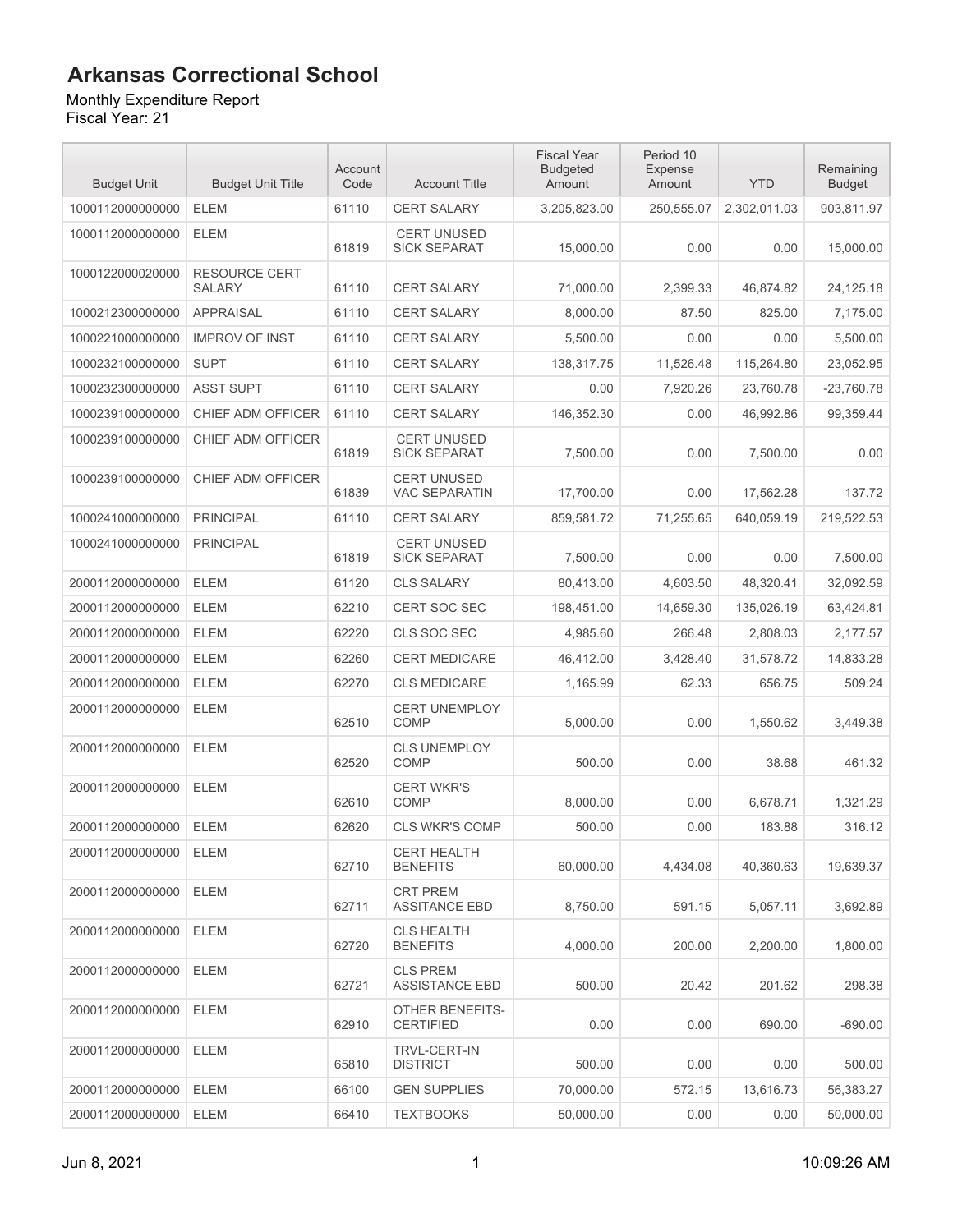#### Monthly Expenditure Report

| <b>Budget Unit</b> | <b>Budget Unit Title</b>              | Account<br>Code | <b>Account Title</b>                    | <b>Fiscal Year</b><br><b>Budgeted</b><br>Amount | Period 10<br><b>Expense</b><br>Amount | <b>YTD</b> | Remaining<br><b>Budget</b> |
|--------------------|---------------------------------------|-----------------|-----------------------------------------|-------------------------------------------------|---------------------------------------|------------|----------------------------|
| 2000122000020000   | <b>RESOURCE CERT</b><br><b>SALARY</b> | 62210           | <b>CERT SOC SEC</b>                     | 4,500.00                                        | 132.00                                | 2,713.74   | 1.786.26                   |
| 2000122000020000   | <b>RESOURCE CERT</b><br><b>SALARY</b> | 62260           | <b>CERT MEDICARE</b>                    | 1,035.00                                        | 30.87                                 | 634.70     | 400.30                     |
| 2000122000020000   | <b>RESOURCE CERT</b><br><b>SALARY</b> | 62510           | <b>CERT UNEMPLOY</b><br><b>COMP</b>     | 400.00                                          | 0.00                                  | 15.00      | 385.00                     |
| 2000122000020000   | <b>RESOURCE CERT</b><br><b>SALARY</b> | 62610           | <b>CERT WKR'S</b><br><b>COMP</b>        | 300.00                                          | 0.00                                  | 137.91     | 162.09                     |
| 2000122000020000   | <b>RESOURCE CERT</b><br><b>SALARY</b> | 62710           | <b>CERT HEALTH</b><br><b>BENEFITS</b>   | 2,000.00                                        | 50.00                                 | 950.00     | 1,050.00                   |
| 2000122000020000   | <b>RESOURCE CERT</b><br><b>SALARY</b> | 62711           | <b>CRT PREM</b><br><b>ASSITANCE EBD</b> | 500.00                                          | 5.10                                  | 68.24      | 431.76                     |
| 2000122000020000   | <b>RESOURCE CERT</b><br><b>SALARY</b> | 63230           | PROF-ED-<br>CONSULTING                  | 4,000.00                                        | 0.00                                  | 0.00       | 4,000.00                   |
| 2000122000020000   | <b>RESOURCE CERT</b><br><b>SALARY</b> | 65810           | <b>TRVL-CERT-IN</b><br><b>DISTRICT</b>  | 300.00                                          | 0.00                                  | 0.00       | 300.00                     |
| 2000122000020000   | <b>RESOURCE CERT</b><br><b>SALARY</b> | 66100           | <b>GEN SUPPLIES</b>                     | 1,000.00                                        | 0.00                                  | 0.00       | 1,000.00                   |
| 2000122000020000   | <b>RESOURCE CERT</b><br><b>SALARY</b> | 66510           | <b>SOFTWARE</b><br><b>SUPPLIES</b>      | 1.000.00                                        | 0.00                                  | 0.00       | 1,000.00                   |
| 2000212300000000   | <b>APPRAISAL</b>                      | 61120           | <b>CLS SALARY</b>                       | 8,000.00                                        | 737.50                                | 2,568.75   | 5,431.25                   |
| 2000212300000000   | <b>APPRAISAL</b>                      | 62210           | CERT SOC SEC                            | 500.00                                          | 5.43                                  | 51.16      | 448.84                     |
| 2000212300000000   | <b>APPRAISAL</b>                      | 62220           | CLS SOC SEC                             | 500.00                                          | 45.73                                 | 159.28     | 340.72                     |
| 2000212300000000   | <b>APPRAISAL</b>                      | 62260           | <b>CERT MEDICARE</b>                    | 100.00                                          | 1.27                                  | 11.97      | 88.03                      |
| 2000212300000000   | <b>APPRAISAL</b>                      | 62270           | <b>CLS MEDICARE</b>                     | 200.00                                          | 10.69                                 | 37.24      | 162.76                     |
| 2000212300000000   | <b>APPRAISAL</b>                      | 62510           | <b>CERT UNEMPLOY</b><br><b>COMP</b>     | 120.00                                          | 0.00                                  | 3.46       | 116.54                     |
| 2000212300000000   | <b>APPRAISAL</b>                      | 62520           | <b>CLS UNEMPLOY</b><br>COMP             | 200.00                                          | 0.00                                  | 5.50       | 194.50                     |
| 2000212300000000   | <b>APPRAISAL</b>                      | 62610           | <b>CERT WKR'S</b><br><b>COMP</b>        | 100.00                                          | 0.00                                  | 46.24      | 53.76                      |
| 2000212300000000   | <b>APPRAISAL</b>                      | 62620           | <b>CLS WKR'S COMP</b>                   | 200.00                                          | 0.00                                  | 91.94      | 108.06                     |
| 2000212300000000   | <b>APPRAISAL</b>                      | 63210           | <b>INSTRUCT SVS</b><br>PROF & TECH      | 175,000.00                                      | 10,174.18                             | 26,614.18  | 148,385.82                 |
| 2000212300000000   | <b>APPRAISAL</b>                      | 66100           | <b>GEN SUPPLIES</b>                     | 90,000.00                                       | 0.00                                  | 812.35     | 89,187.65                  |
| 2000221000000000   | <b>IMPR OF</b><br><b>INSTRUCTION</b>  | 62210           | <b>CERT SOC SEC</b>                     | 400.00                                          | 0.00                                  | 0.00       | 400.00                     |
| 2000221000000000   | <b>IMPR OF</b><br><b>INSTRUCTION</b>  | 62260           | <b>CERT MEDICARE</b>                    | 200.00                                          | 0.00                                  | 0.00       | 200.00                     |
| 2000221300000000   | <b>INSTR STAFF TRNG</b>               | 63310           | <b>INSTR STAFF</b><br><b>TRNG CERT</b>  | 40.000.00                                       | 362.17                                | 10,914.04  | 29,085.96                  |
| 2000221300000000   | <b>INSTR STAFF TRNG</b>               | 63320           | <b>CLASSIFIED</b>                       | 3,000.00                                        | 30.00                                 | 90.00      | 2,910.00                   |
| 2000221300000000   | <b>INSTR STAFF TRNG</b>               | 65810           | TRVL-CERT-IN<br><b>DISTRICT</b>         | 3,000.00                                        | 1,321.32                              | 2,853.48   | 146.52                     |
| 2000221300000000   | <b>INSTR STAFF TRNG</b>               | 65850           | <b>TRVL CERT OUT</b>                    | 6,000.00                                        | 0.00                                  | 0.00       | 6,000.00                   |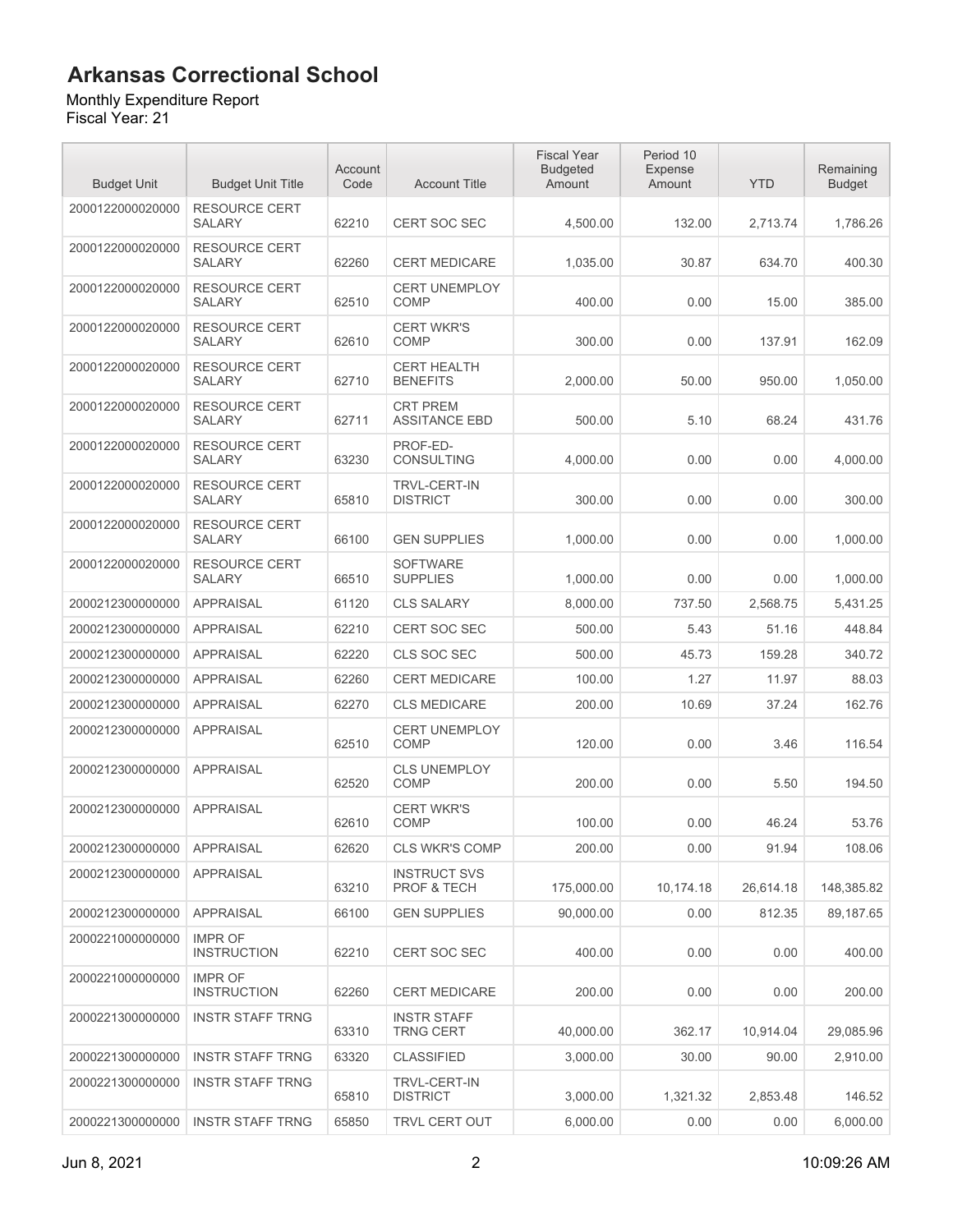#### Monthly Expenditure Report

| <b>Budget Unit</b> | <b>Budget Unit Title</b> | Account<br>Code | <b>Account Title</b>                     | <b>Fiscal Year</b><br><b>Budgeted</b><br>Amount | Period 10<br><b>Expense</b><br>Amount | <b>YTD</b> | Remaining<br><b>Budget</b> |
|--------------------|--------------------------|-----------------|------------------------------------------|-------------------------------------------------|---------------------------------------|------------|----------------------------|
|                    |                          |                 | <b>STATE</b>                             |                                                 |                                       |            |                            |
| 2000221300000000   | <b>INSTR STAFF TRNG</b>  | 65880           | <b>MEALS</b>                             | 7,000.00                                        | 92.00                                 | 92.00      | 6,908.00                   |
| 2000221300000000   | <b>INSTR STAFF TRNG</b>  | 65890           | <b>LODGING</b>                           | 18,000.00                                       | 0.00                                  | 390.92     | 17,609.08                  |
| 2000223000000000   | <b>INSTR TECHN</b>       | 63550           | <b>SOFTWARE</b><br><b>LICENSE</b>        | 1,000.00                                        | 0.00                                  | 715.00     | 285.00                     |
| 2000223000000000   | <b>INSTR TECHN</b>       | 63900           | OTHER PURC<br><b>PROF/TECH SVS</b>       | 40,000.00                                       | 0.00                                  | 0.00       | 40.000.00                  |
| 2000223000000000   | <b>INSTR TECHN</b>       | 64320           | <b>TECH REPAIRS &amp;</b><br><b>MAIN</b> | 1,000.00                                        | 0.00                                  | 75.94      | 924.06                     |
| 2000223000000000   | <b>INSTR TECHN</b>       | 66500           | <b>TECHN SUPPLIES</b>                    | 10,000.00                                       | 5,324.22                              | 5,489.19   | 4,510.81                   |
| 2000223000000000   | <b>INSTR TECHN</b>       | 66510           | <b>SOFTWARE</b><br><b>SUPPLIES</b>       | 150,000.00                                      | 0.00                                  | 87,490.00  | 62,510.00                  |
| 2000223000000000   | <b>INSTR TECHN</b>       | 66520           | OTHER                                    | 0.00                                            | 0.00                                  | 1.260.92   | $-1.260.92$                |
| 2000223000000000   | <b>INSTR TECHN</b>       | 66527           | <b>LOW VALUE</b><br><b>EQUIPMENT</b>     | 30,000.00                                       | 2,145.80                              | 6,325.79   | 23.674.21                  |
| 2000223000000000   | <b>INSTR TECHN</b>       | 67341           | <b>TECHNOLOGY</b><br>EDUCATIONAL DE      | 0.00                                            | 9.590.90                              | 9,590.90   | $-9,590.90$                |
| 2000223000000000   | <b>INSTR TECHN</b>       | 67390           | <b>OTHER</b><br><b>EQUIPMENT</b>         | 30,000.00                                       | 0.00                                  | 0.00       | 30,000.00                  |
| 2000231700000000   | <b>AUDITING SERVICES</b> | 63431           | <b>FINANCIAL</b><br><b>AUDITS</b>        | 0.00                                            | 0.00                                  | 3,250.00   | $-3,250.00$                |
| 2000232100000000   | <b>SUPT</b>              | 61120           | <b>CLS SALARY</b>                        | 45,000.00                                       | 3,616.33                              | 14,465.32  | 30,534.68                  |
| 2000232100000000   | <b>SUPT</b>              | 62210           | <b>CERT SOC SEC</b>                      | 8,537.40                                        | 700.02                                | 7,008.06   | 1,529.34                   |
| 2000232100000000   | <b>SUPT</b>              | 62220           | CLS SOC SEC                              | 2,800.00                                        | 208.91                                | 835.64     | 1,964.36                   |
| 2000232100000000   | <b>SUPT</b>              | 62260           | <b>CERT MEDICARE</b>                     | 2,005.61                                        | 163.72                                | 1,639.00   | 366.61                     |
| 2000232100000000   | <b>SUPT</b>              | 62270           | <b>CLS MEDICARE</b>                      | 700.00                                          | 48.86                                 | 195.44     | 504.56                     |
| 2000232100000000   | <b>SUPT</b>              | 62510           | <b>CERT UNEMPLOY</b><br>COMP             | 200.00                                          | 0.00                                  | 30.00      | 170.00                     |
| 2000232100000000   | <b>SUPT</b>              | 62520           | <b>CLS UNEMPLOY</b><br>COMP              | 200.00                                          | 0.00                                  | 30.00      | 170.00                     |
| 2000232100000000   | <b>SUPT</b>              | 62610           | <b>CERT WKR'S</b><br>COMP                | 300.00                                          | 0.00                                  | 275.82     | 24.18                      |
| 2000232100000000   | <b>SUPT</b>              | 62620           | <b>CLS WKR'S COMP</b>                    | 200.00                                          | 0.00                                  | 91.94      | 108.06                     |
| 2000232100000000   | <b>SUPT</b>              | 62710           | CERT HEALTH<br><b>BENEFITS</b>           | 1.200.00                                        | 100.00                                | 1,000.00   | 200.00                     |
| 2000232100000000   | <b>SUPT</b>              | 62711           | <b>CRT PREM</b><br><b>ASSITANCE EBD</b>  | 300.00                                          | 8.30                                  | 73.40      | 226.60                     |
| 2000232100000000   | <b>SUPT</b>              | 62720           | <b>CLS HEALTH</b><br><b>BENEFITS</b>     | 1,200.00                                        | 100.00                                | 400.00     | 800.00                     |
| 2000232100000000   | <b>SUPT</b>              | 62721           | <b>CLS PREM</b><br><b>ASSISTANCE EBD</b> | 300.00                                          | 8.30                                  | 33.20      | 266.80                     |
| 2000232100000000   | <b>SUPT</b>              | 62910           | OTHER BENEFITS-<br><b>CERTIFIED</b>      | 0.00                                            | 0.00                                  | 30.00      | $-30.00$                   |
| 2000232100000000   | <b>SUPT</b>              | 63441           | LEGAL-LIT                                | 3,000.00                                        | 0.00                                  | 0.00       | 3,000.00                   |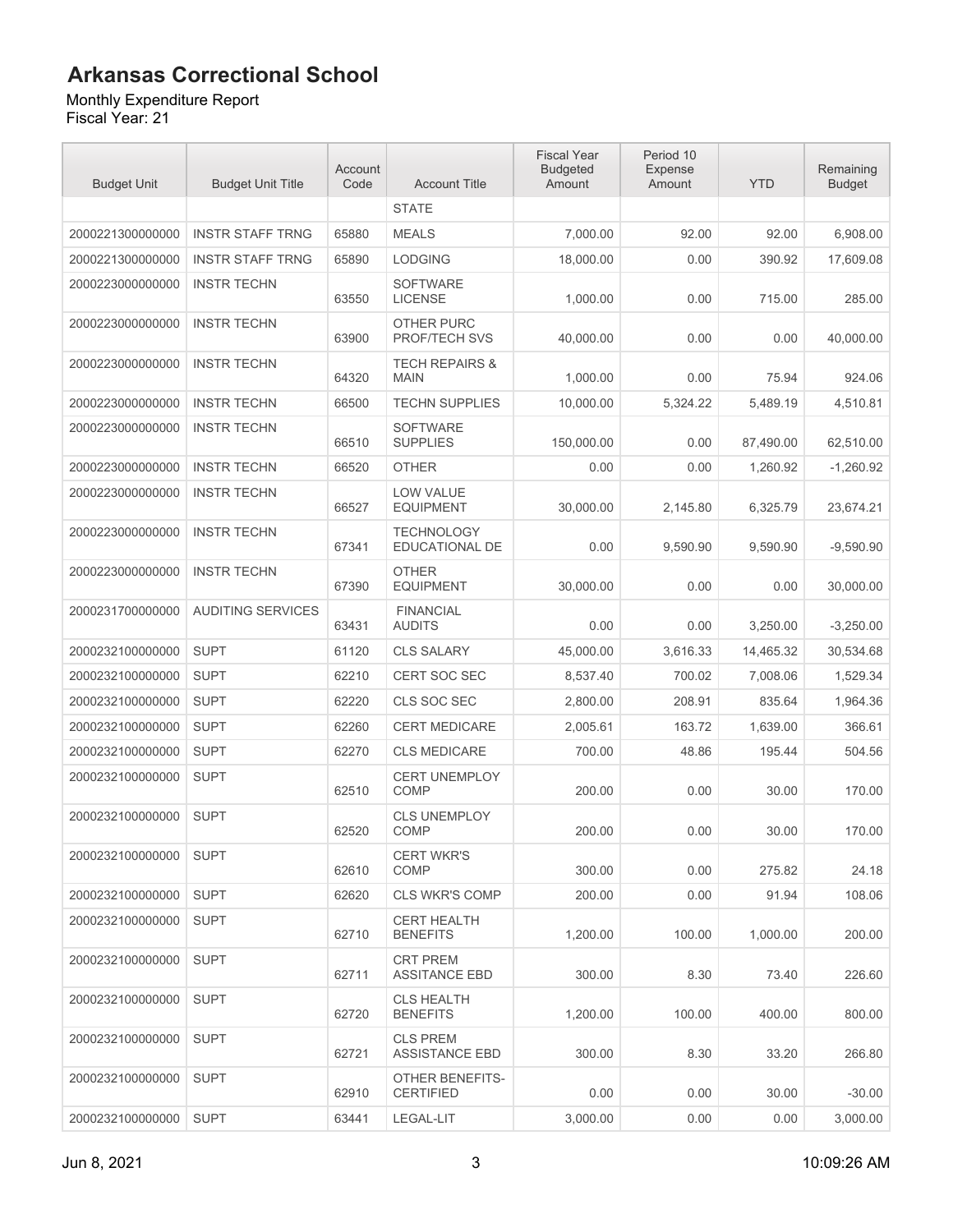Monthly Expenditure Report Fiscal Year: 21

| <b>Budget Unit</b> | <b>Budget Unit Title</b> | Account<br>Code | <b>Account Title</b>                         | <b>Fiscal Year</b><br><b>Budgeted</b><br>Amount | Period 10<br>Expense<br>Amount | <b>YTD</b> | Remaining<br><b>Budget</b> |
|--------------------|--------------------------|-----------------|----------------------------------------------|-------------------------------------------------|--------------------------------|------------|----------------------------|
| 2000232100000000   | <b>SUPT</b>              | 63445           | LEGAL-RES&OPIN                               | 5,000.00                                        | 0.00                           | 720.00     | 4,280.00                   |
| 2000232100000000   | <b>SUPT</b>              | 63511           | <b>DOCUMENT</b><br><b>SHREDDING</b>          | 0.00                                            | 0.00                           | 596.72     | $-596.72$                  |
| 2000232100000000   | <b>SUPT</b>              | 63900           | <b>OTHER PURC</b><br>PROF/TECH SVS           | 30,000.00                                       | 0.00                           | 35.00      | 29,965.00                  |
| 2000232100000000   | <b>SUPT</b>              | 63901           | <b>RESEARCH</b>                              | 0.00                                            | 135.00                         | 84,180.00  | $-84,180.00$               |
| 2000232100000000   | <b>SUPT</b>              | 64310           | NON-TECH<br><b>REPAIR &amp; MAINT</b>        | 0.00                                            | 0.00                           | 2,975.27   | $-2,975.27$                |
| 2000232100000000   | <b>SUPT</b>              | 64420           | <b>RENTAL EQUIP &amp;</b><br><b>VEHICLES</b> | 4,000.00                                        | 169.40                         | 2,011.90   | 1,988.10                   |
| 2000232100000000   | <b>SUPT</b>              | 65210           | <b>PROPERTY</b><br><b>INSURANCE</b>          | 5,000.00                                        | 0.00                           | 4,133.17   | 866.83                     |
| 2000232100000000   | <b>SUPT</b>              | 65240           | <b>FLEET</b><br><b>INSURANCE</b>             | 15,000.00                                       | 0.00                           | 11,112.00  | 3,888.00                   |
| 2000232100000000   | <b>SUPT</b>              | 65290           | <b>OTHER</b><br><b>INSURANCE</b>             | 500.00                                          | 0.00                           | 275.00     | 225.00                     |
| 2000232100000000   | <b>SUPT</b>              | 65310           | <b>TELEPHONE</b>                             | 15,000.00                                       | 546.56                         | 5,464.28   | 9,535.72                   |
| 2000232100000000   | <b>SUPT</b>              | 65311           | <b>EMAIL PYMNT</b>                           | 15,000.00                                       | 1,457.07                       | 13,053.68  | 1,946.32                   |
| 2000232100000000   | <b>SUPT</b>              | 65320           | <b>POSTAGE</b>                               | 1,500.00                                        | 220.00                         | 401.10     | 1.098.90                   |
| 2000232100000000   | <b>SUPT</b>              | 65400           | <b>ADVERTISING</b>                           | 1,500.00                                        | 0.00                           | 0.00       | 1,500.00                   |
| 2000232100000000   | <b>SUPT</b>              | 65500           | <b>PRINTING &amp;</b><br><b>BINDING</b>      | 2,000.00                                        | 0.00                           | 0.00       | 2,000.00                   |
| 2000232100000000   | <b>SUPT</b>              | 65810           | <b>TRVL-CERT-IN</b><br><b>DISTRICT</b>       | 1,000.00                                        | 0.00                           | 0.00       | 1,000.00                   |
| 2000232100000000   | <b>SUPT</b>              | 65880           | <b>MEALS</b>                                 | 500.00                                          | 0.00                           | 14.00      | 486.00                     |
| 2000232100000000   | <b>SUPT</b>              | 65890           | <b>LODGING</b>                               | 600.00                                          | 0.00                           | 108.96     | 491.04                     |
| 2000232100000000   | <b>SUPT</b>              | 66100           | <b>GEN SUPPLIES</b>                          | 8,000.00                                        | 0.00                           | 7,552.47   | 447.53                     |
| 2000232100000000   | <b>SUPT</b>              | 66220           | <b>ELECTRICITY</b>                           | 15,000.00                                       | 0.00                           | 6,104.84   | 8,895.16                   |
| 2000232100000000   | <b>SUPT</b>              | 66430           | <b>PERIODICALS</b>                           | 500.00                                          | 0.00                           | 400.00     | 100.00                     |
| 2000232100000000   | <b>SUPT</b>              | 67390           | <b>OTHER</b><br><b>EQUIPMENT</b>             | 5,000.00                                        | 0.00                           | 0.00       | 5,000.00                   |
| 2000232100000000   | <b>SUPT</b>              | 68100           | <b>DUES AND FEES</b>                         | 1,500.00                                        | 0.00                           | 159.50     | 1,340.50                   |
| 2000232100000000   | <b>SUPT</b>              | 68117           | ASBA DUES/FEES                               | 0.00                                            | 0.00                           | 400.00     | $-400.00$                  |
| 2000232300000000   | <b>DEPUTY SUPT</b>       | 62210           | CERT SOC SEC                                 | 0.00                                            | 461.97                         | 1,389.42   | $-1,389.42$                |
| 2000232300000000   | <b>DEPUTY SUPT</b>       | 62260           | <b>CERT MEDICARE</b>                         | 0.00                                            | 108.04                         | 324.94     | $-324.94$                  |
| 2000232300000000   | <b>DEPUTY SUPT</b>       | 62510           | <b>CERT UNEMPLOY</b><br><b>COMP</b>          | 0.00                                            | 0.00                           | 30.00      | $-30.00$                   |
| 2000232300000000   | <b>DEPUTY SUPT</b>       | 62710           | <b>CERT HEALTH</b><br><b>BENEFITS</b>        | 0.00                                            | 100.00                         | 300.00     | $-300.00$                  |
| 2000232300000000   | <b>DEPUTY SUPT</b>       | 62711           | <b>CRT PREM</b><br><b>ASSITANCE EBD</b>      | 0.00                                            | 30.26                          | 90.78      | $-90.78$                   |
| 2000232300000000   | <b>DEPUTY SUPT</b>       | 66100           | <b>GEN SUPPLIES</b>                          | 0.00                                            | 0.00                           | 277.19     | $-277.19$                  |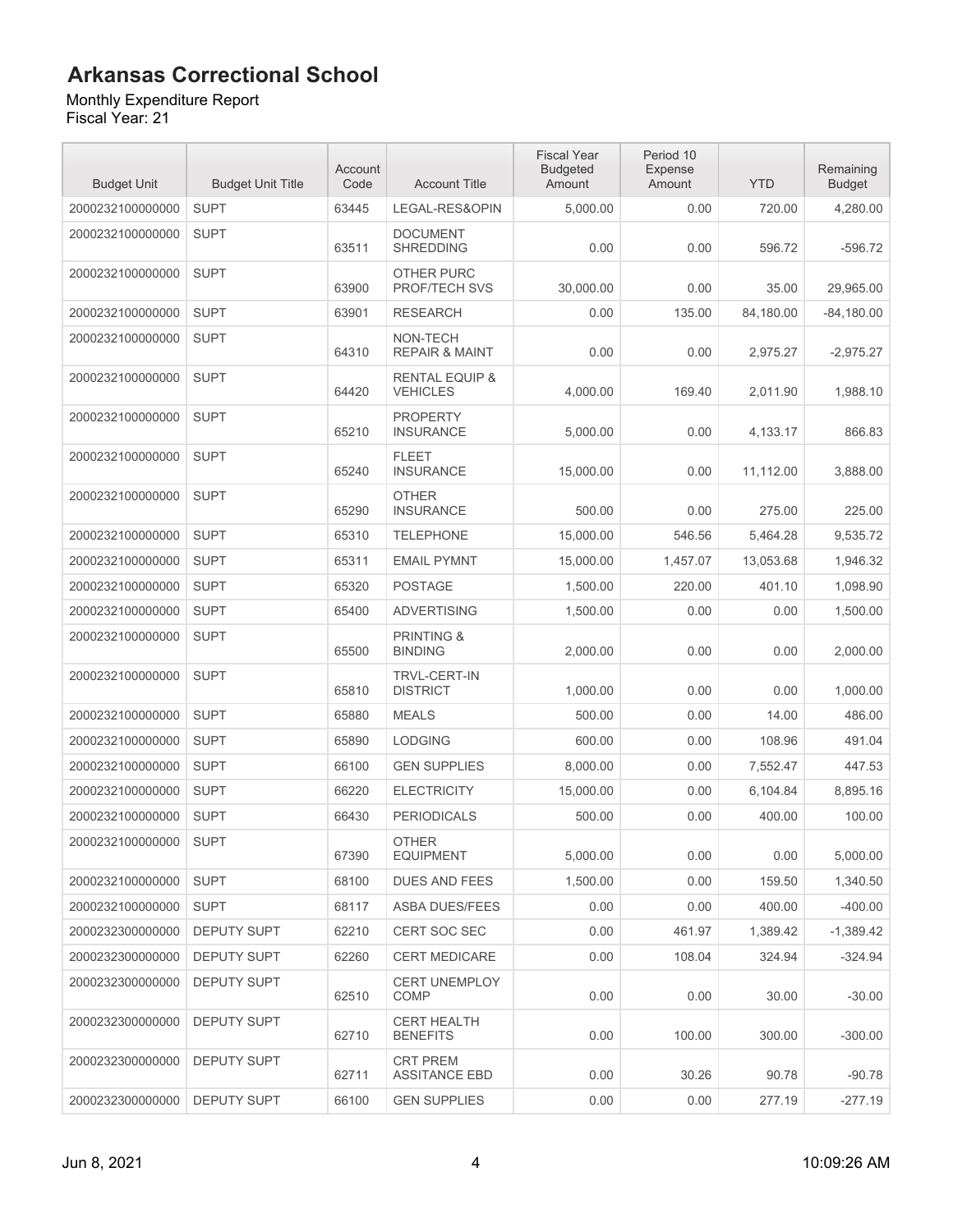#### Monthly Expenditure Report

| <b>Budget Unit</b> | <b>Budget Unit Title</b> | Account<br>Code | <b>Account Title</b>                         | <b>Fiscal Year</b><br><b>Budgeted</b><br>Amount | Period 10<br><b>Expense</b><br>Amount | <b>YTD</b> | Remaining<br><b>Budget</b> |
|--------------------|--------------------------|-----------------|----------------------------------------------|-------------------------------------------------|---------------------------------------|------------|----------------------------|
| 2000239100000000   | CHIEF ADM OFFI           | 62210           | <b>CERT SOC SEC</b>                          | 8,537.17                                        | 0.00                                  | 4,107.52   | 4,429.65                   |
| 2000239100000000   | CHIEF ADM OFFI           | 62260           | <b>CERT MEDICARE</b>                         | 2,122.11                                        | 0.00                                  | 1.044.34   | 1.077.77                   |
| 2000239100000000   | CHIEF ADM OFFI           | 62510           | <b>CERT UNEMPLOY</b><br><b>COMP</b>          | 200.00                                          | 0.00                                  | 0.00       | 200.00                     |
| 2000239100000000   | CHIEF ADM OFFI           | 62610           | <b>CERT WKR'S</b><br><b>COMP</b>             | 300.00                                          | 0.00                                  | 0.00       | 300.00                     |
| 2000239100000000   | CHIEF ADM OFFI           | 65810           | TRVL-CERT-IN<br><b>DISTRICT</b>              | 1,000.00                                        | 0.00                                  | 0.00       | 1,000.00                   |
| 2000239100000000   | CHIEF ADM OFFI           | 65880           | <b>MEALS</b>                                 | 500.00                                          | 0.00                                  | 0.00       | 500.00                     |
| 2000239100000000   | CHIEF ADM OFFI           | 65890           | <b>LODGING</b>                               | 800.00                                          | 0.00                                  | 0.00       | 800.00                     |
| 2000239100000000   | <b>CHIEF ADM OFFI</b>    | 66100           | <b>GEN SUPPLIES</b>                          | 3,000.00                                        | 0.00                                  | 0.00       | 3,000.00                   |
| 2000239100000000   | CHIEF ADM OFFI           | 67320           | <b>VEHICLES</b>                              | 25,000.00                                       | 0.00                                  | 0.00       | 25,000.00                  |
| 2000239100000000   | CHIEF ADM OFFI           | 68100           | <b>DUES AND FEES</b>                         | 500.00                                          | 0.00                                  | 0.00       | 500.00                     |
| 2000241000000000   | <b>PRINCIPAL</b>         | 61120           | <b>CLS SALARY</b>                            | 52,146.00                                       | 4,345.50                              | 43.455.00  | 8,691.00                   |
| 2000241000000000   | <b>PRINCIPAL</b>         | 62210           | <b>CERT SOC SEC</b>                          | 53,294.08                                       | 4,130.63                              | 37,030.34  | 16,263.74                  |
| 2000241000000000   | <b>PRINCIPAL</b>         | 62220           | CLS SOC SEC                                  | 3,233.05                                        | 236.74                                | 2,416.51   | 816.54                     |
| 2000241000000000   | <b>PRINCIPAL</b>         | 62260           | <b>CERT MEDICARE</b>                         | 12,463.94                                       | 966.03                                | 8.660.31   | 3,803.63                   |
| 2000241000000000   | <b>PRINCIPAL</b>         | 62270           | <b>CLS MEDICARE</b>                          | 755.12                                          | 55.37                                 | 565.17     | 189.95                     |
| 2000241000000000   | <b>PRINCIPAL</b>         | 62510           | <b>CERT UNEMPLOY</b><br><b>COMP</b>          | 1,000.00                                        | 0.00                                  | 330.00     | 670.00                     |
| 2000241000000000   | <b>PRINCIPAL</b>         | 62520           | <b>CLS UNEMPLOY</b><br><b>COMP</b>           | 200.00                                          | 0.00                                  | 30.00      | 170.00                     |
| 2000241000000000   | <b>PRINCIPAL</b>         | 62610           | <b>CERT WKR'S</b><br><b>COMP</b>             | 2,000.00                                        | 0.00                                  | 965.37     | 1,034.63                   |
| 2000241000000000   | <b>PRINCIPAL</b>         | 62620           | <b>CLS WKR'S COMP</b>                        | 300.00                                          | 0.00                                  | 91.94      | 208.06                     |
| 2000241000000000   | <b>PRINCIPAL</b>         | 62710           | <b>CERT HEALTH</b><br><b>BENEFITS</b>        | 15,000.00                                       | 971.02                                | 8,539.18   | 6,460.82                   |
| 2000241000000000   | <b>PRINCIPAL</b>         | 62711           | <b>CRT PREM</b><br><b>ASSITANCE EBD</b>      | 3,000.00                                        | 179.53                                | 1,716.11   | 1,283.89                   |
| 2000241000000000   | <b>PRINCIPAL</b>         | 62720           | <b>CLS HEALTH</b><br><b>BENEFITS</b>         | 1,200.00                                        | 100.00                                | 100.00     | 1,100.00                   |
| 2000241000000000   | <b>PRINCIPAL</b>         | 62721           | <b>CLS PREM</b><br><b>ASSISTANCE EBD</b>     | 200.00                                          | 6.38                                  | 6.38       | 193.62                     |
| 2000241000000000   | <b>PRINCIPAL</b>         | 62910           | <b>OTHER BENEFITS-</b><br><b>CERTIFIED</b>   | 0.00                                            | 0.00                                  | 270.00     | $-270.00$                  |
| 2000241000000000   | <b>PRINCIPAL</b>         | 64420           | <b>RENTAL EQUIP &amp;</b><br><b>VEHICLES</b> | 20,000.00                                       | 1,620.39                              | 16,463.10  | 3,536.90                   |
| 2000241000000000   | <b>PRINCIPAL</b>         | 65810           | TRVL-CERT-IN<br><b>DISTRICT</b>              | 1,000.00                                        | 60.48                                 | 60.48      | 939.52                     |
| 2000241000000000   | <b>PRINCIPAL</b>         | 65880           | <b>MEALS</b>                                 | 500.00                                          | 0.00                                  | 0.00       | 500.00                     |
| 2000241000000000   | <b>PRINCIPAL</b>         | 65890           | LODGING                                      | 500.00                                          | 0.00                                  | 0.00       | 500.00                     |
| 2000241000000000   | <b>PRINCIPAL</b>         | 66100           | <b>GEN SUPPLIES</b>                          | 10,000.00                                       | 52.79                                 | 1,640.21   | 8,359.79                   |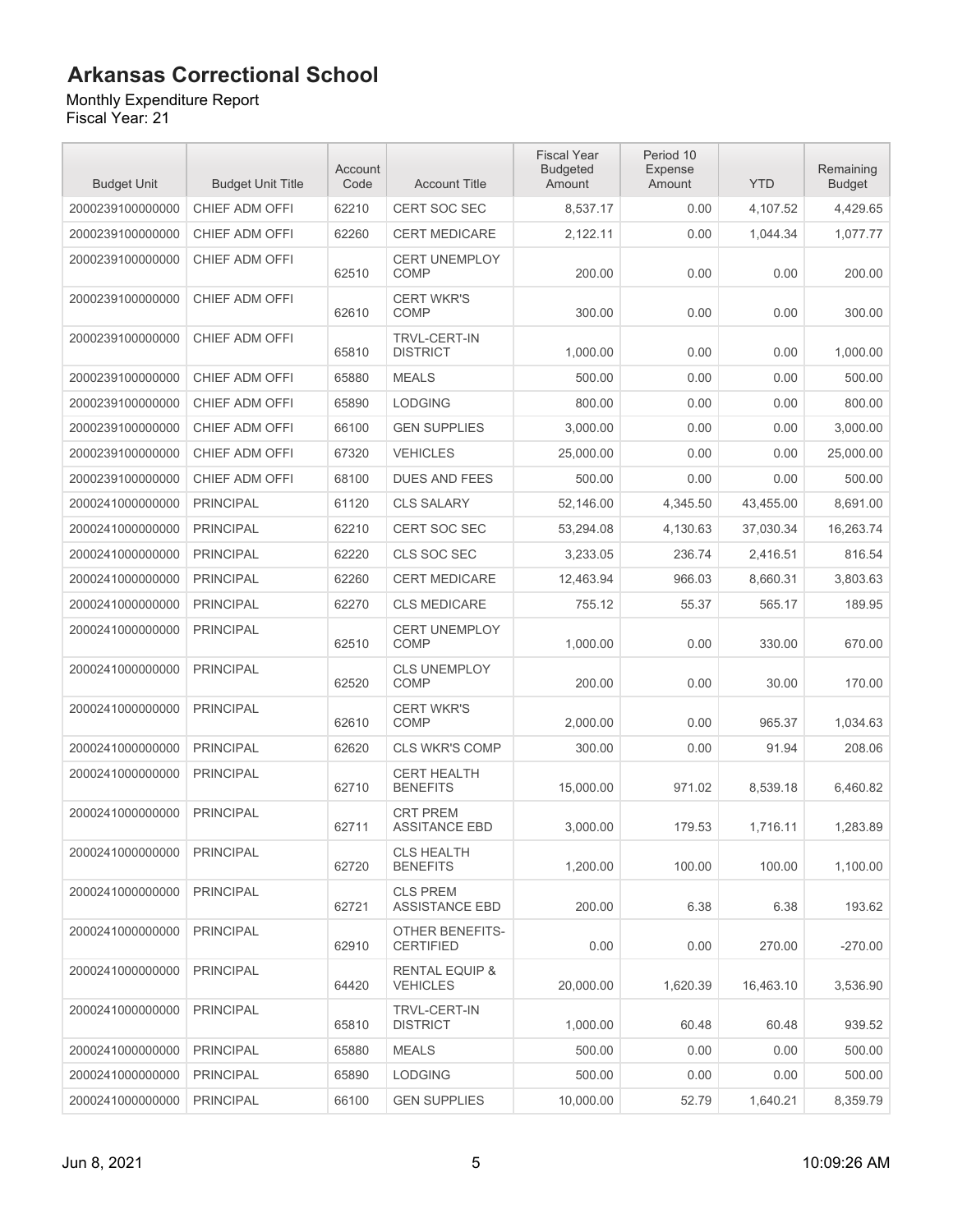#### Monthly Expenditure Report

| <b>Budget Unit</b> | <b>Budget Unit Title</b>                             | Account<br>Code | <b>Account Title</b>                              | <b>Fiscal Year</b><br><b>Budgeted</b><br>Amount | Period 10<br><b>Expense</b><br>Amount | <b>YTD</b> | Remaining<br><b>Budget</b> |
|--------------------|------------------------------------------------------|-----------------|---------------------------------------------------|-------------------------------------------------|---------------------------------------|------------|----------------------------|
| 2000241000000000   | <b>PRINCIPAL</b>                                     | 66110           | <b>COPIER</b><br><b>OVERAGES</b>                  | 1,000.00                                        | 0.00                                  | 207.55     | 792.45                     |
| 2000250100000000   | <b>BUSINESS SER</b>                                  | 61120           | <b>CLS SALARY</b>                                 | 176.025.10                                      | 14,668.76                             | 146,687.60 | 29,337.50                  |
| 2000250100000000   | <b>BUSINESS SER</b>                                  | 62220           | CLS SOC SEC                                       | 10,913.56                                       | 852.52                                | 8,566.65   | 2,346.91                   |
| 2000250100000000   | <b>BUSINESS SER</b>                                  | 62270           | <b>CLS MEDICARE</b>                               | 2,552.36                                        | 199.38                                | 2,003.49   | 548.87                     |
| 2000250100000000   | <b>BUSINESS SER</b>                                  | 62520           | <b>CLS UNEMPLOY</b><br><b>COMP</b>                | 400.00                                          | 0.00                                  | 60.00      | 340.00                     |
| 2000250100000000   | <b>BUSINESS SER</b>                                  | 62620           | <b>CLS WKR'S COMP</b>                             | 500.00                                          | 0.00                                  | 229.85     | 270.15                     |
| 2000250100000000   | <b>BUSINESS SER</b>                                  | 62720           | <b>CLS HEALTH</b><br><b>BENEFITS</b>              | 2,400.00                                        | 200.00                                | 2,000.00   | 400.00                     |
| 2000250100000000   | <b>BUSINESS SER</b>                                  | 62721           | <b>CLS PREM</b><br><b>ASSISTANCE EBD</b>          | 500.00                                          | 29.69                                 | 277.75     | 222.25                     |
| 2000250100000000   | <b>BUSINESS SER</b>                                  | 62910           | OTHER BENEFITS-<br><b>CERTIFIED</b>               | 0.00                                            | 0.00                                  | 30.00      | $-30.00$                   |
| 2000250100000000   | <b>BUSINESS SER</b>                                  | 65820           | TRVL-CLS IN<br><b>DISTRICT</b>                    | 500.00                                          | 0.00                                  | 0.00       | 500.00                     |
| 2000250100000000   | <b>BUSINESS SER</b>                                  | 65880           | <b>MEALS</b>                                      | 500.00                                          | 0.00                                  | 0.00       | 500.00                     |
| 2000250100000000   | <b>BUSINESS SER</b>                                  | 65890           | <b>LODGING</b>                                    | 500.00                                          | 0.00                                  | 0.00       | 500.00                     |
| 2000250100000000   | <b>BUSINESS SER</b>                                  | 66100           | <b>GEN SUPPLIES</b>                               | 2,000.00                                        | 95.64                                 | 95.64      | 1,904.36                   |
| 2000257600000000   | <b>CRIMINAL</b><br><b>BACKGROUND</b><br><b>CHCKS</b> | 68102           | <b>CRIMINAL</b><br><b>BACKGROUND CK</b>           | 0.00                                            | 30.00                                 | 30.00      | $-30.00$                   |
| 2000258000000000   | <b>ADM TECN SER</b>                                  | 61120           | <b>CLS SALARY</b>                                 | 56,021.00                                       | 4,668.42                              | 46,684.20  | 9,336.80                   |
| 2000258000000000   | <b>ADM TECN SER</b>                                  | 62220           | CLS SOC SEC                                       | 3,473.30                                        | 276.19                                | 2,761.88   | 711.42                     |
| 2000258000000000   | <b>ADM TECN SER</b>                                  | 62270           | <b>CLS MEDICARE</b>                               | 812.30                                          | 64.59                                 | 645.92     | 166.38                     |
| 2000258000000000   | <b>ADM TECN SER</b>                                  | 62520           | <b>CLS UNEMPLOY</b><br><b>COMP</b>                | 200.00                                          | 0.00                                  | 30.00      | 170.00                     |
| 2000258000000000   | ADM TECN SER                                         | 62620           | <b>CLS WKR'S COMP</b>                             | 200.00                                          | 0.00                                  | 91.94      | 108.06                     |
| 2000258000000000   | <b>ADM TECN SER</b>                                  | 62720           | <b>CLS HEALTH</b><br><b>BENEFITS</b>              | 900.00                                          | 71.02                                 | 585.20     | 314.80                     |
| 2000258000000000   | ADM TECN SER                                         | 62721           | <b>CLS PREM</b><br><b>ASSISTANCE EBD</b>          | 100.00                                          | 0.00                                  | 0.00       | 100.00                     |
| 2000258000000000   | ADM TECN SER                                         | 63530           | <b>SOFTWARE</b><br><b>MAINTENANCE &amp;</b><br>SU | 1,000.00                                        | 0.00                                  | 8,131.00   | $-7,131.00$                |
| 2000258000000000   | ADM TECN SER                                         | 63560           | <b>INFORMATION</b><br><b>TECHNOLOGY</b>           | 3,000.00                                        | 0.00                                  | 1,130.00   | 1,870.00                   |
| 2000258000000000   | ADM TECN SER                                         | 63900           | OTHER PURC<br>PROF/TECH SVS                       | 7.000.00                                        | 0.00                                  | 95.00      | 6,905.00                   |
| 2000258000000000   | ADM TECN SER                                         | 65860           | TRVL CLS OUT<br><b>STATE</b>                      | 500.00                                          | 0.00                                  | 0.00       | 500.00                     |
| 2000258000000000   | <b>ADM TECN SER</b>                                  | 65880           | <b>MEALS</b>                                      | 300.00                                          | 0.00                                  | 0.00       | 300.00                     |
| 2000258000000000   | ADM TECN SER                                         | 65890           | <b>LODGING</b>                                    | 500.00                                          | 0.00                                  | 0.00       | 500.00                     |
| 2000258000000000   | ADM TECN SER                                         | 66500           | <b>TECHN SUPPLIES</b>                             | 4,000.00                                        | 0.00                                  | 222.04     | 3,777.96                   |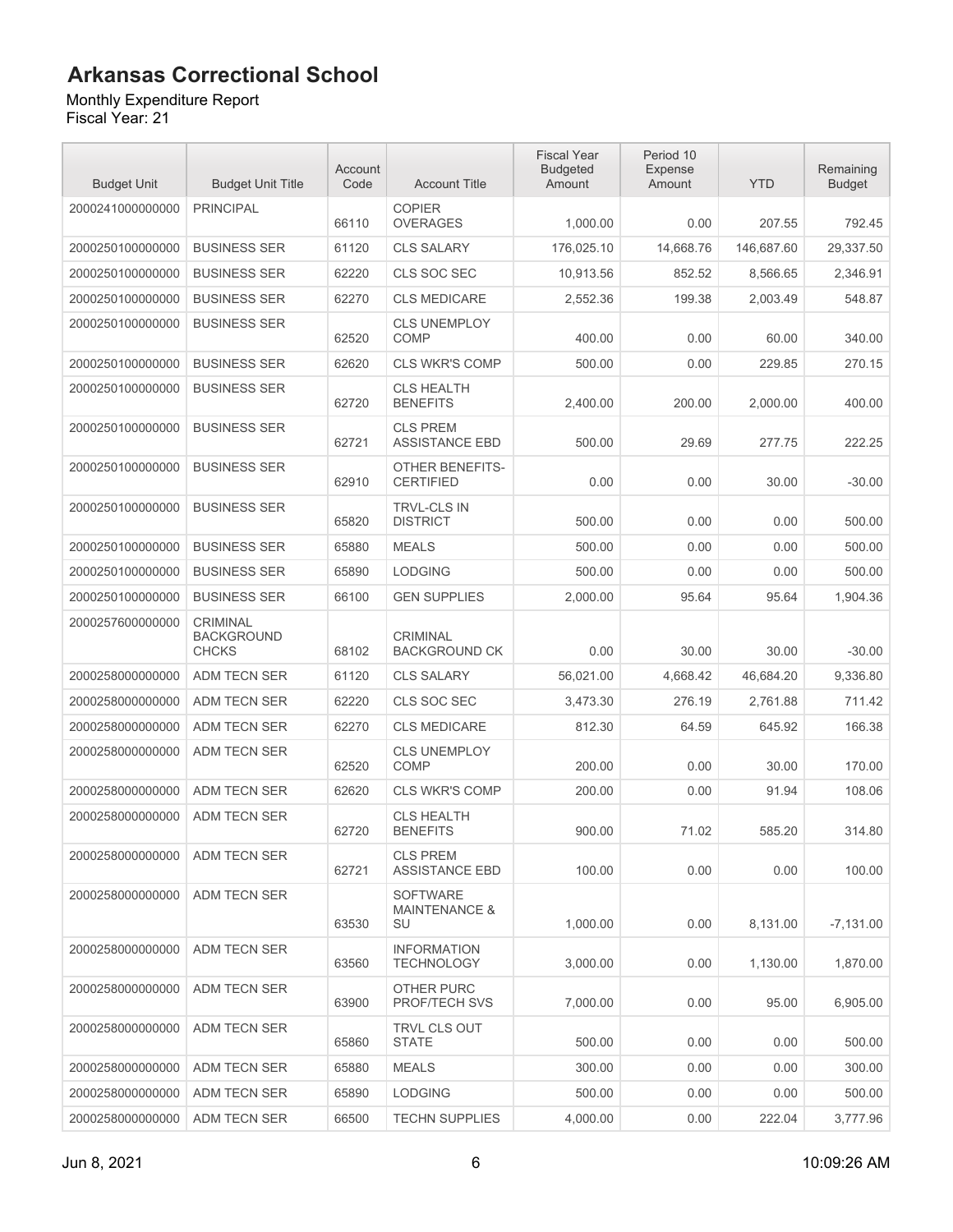Monthly Expenditure Report

| <b>Budget Unit</b> | <b>Budget Unit Title</b>            | Account<br>Code | <b>Account Title</b>                    | <b>Fiscal Year</b><br><b>Budgeted</b><br>Amount | Period 10<br>Expense<br>Amount | <b>YTD</b> | Remaining<br><b>Budget</b> |
|--------------------|-------------------------------------|-----------------|-----------------------------------------|-------------------------------------------------|--------------------------------|------------|----------------------------|
| 2000258000000000   | <b>ADM TECN SER</b>                 | 66510           | <b>SOFTWARE</b><br><b>SUPPLIES</b>      | 2,000.00                                        | 0.00                           | 0.00       | 2,000.00                   |
| 2000258000000000   | ADM TECN SER                        | 66527           | LOW VALUE<br><b>EQUIPMENT</b>           | 4,000.00                                        | 0.00                           | 0.00       | 4,000.00                   |
| 2000258000000000   | ADM TECN SER                        | 67390           | <b>OTHER</b><br><b>EQUIPMENT</b>        | 6,000.00                                        | 0.00                           | 0.00       | 6,000.00                   |
| 2000261000000000   | OPER BUILD                          | 64310           | NON-TECH<br><b>REPAIR &amp; MAINT</b>   | 15,000.00                                       | 0.00                           | 0.00       | 15,000.00                  |
| 2000265000000000   | <b>VEHICLE</b>                      | 64310           | NON-TECH<br><b>REPAIR &amp; MAINT</b>   | 12,000.00                                       | 0.00                           | 1,527.44   | 10,472.56                  |
| 2000265000000000   | <b>VEHICLE</b>                      | 66100           | <b>GEN SUPPLIES</b>                     | 1,000.00                                        | 0.00                           | 0.00       | 1,000.00                   |
| 2000265000000000   | <b>VEHICLE</b>                      | 66260           | <b>GASOLINE/DIESEL</b>                  | 15,000.00                                       | 366.29                         | 2,601.77   | 12,398.23                  |
| 3000452000000000   | <b>BUILDING</b><br>NONINSTRUCTIONAL | 64500           | <b>CONSTRUCTION</b><br><b>SERVICES</b>  | 150,000.00                                      | 0.00                           | 0.00       | 150,000.00                 |
| 6510221000000000   | <b>CURR SUPERVISION</b>             | 61110           | <b>CERT SALARY</b>                      | 50,597.75                                       | 5,056.17                       | 50,373.11  | 224.64                     |
| 6510221000000000   | <b>CURR SUPERVISION</b>             | 62210           | CERT SOC SEC                            | 3,007.91                                        | 301.95                         | 3,007.91   | 0.00                       |
| 6510221000000000   | <b>CURR SUPERVISION</b>             | 62260           | <b>CERT MEDICARE</b>                    | 703.48                                          | 70.62                          | 703.48     | 0.00                       |
| 6510221000000000   | <b>CURR SUPERVISION</b>             | 62310           | <b>CERT TCH RET-</b><br><b>CONT</b>     | 7,304.06                                        | 733.14                         | 7,304.06   | 0.00                       |
| 6510221000000000   | <b>CURR SUPERVISION</b>             | 62510           | <b>CERT UNEMPLOY</b><br><b>COMP</b>     | 200.00                                          | 0.00                           | 30.00      | 170.00                     |
| 6510221000000000   | <b>CURR SUPERVISION</b>             | 62610           | <b>CERT WKR'S</b><br>COMP               | 200.00                                          | 0.00                           | 91.94      | 108.06                     |
| 6510221000000000   | <b>CURR SUPERVISION</b>             | 62710           | <b>CERT HEALTH</b><br><b>BENEFITS</b>   | 2,308.91                                        | 264.66                         | 2,144.25   | 164.66                     |
| 6510221000000000   | <b>CURR SUPERVISION</b>             | 62711           | <b>CRT PREM</b><br><b>ASSITANCE EBD</b> | 73.40                                           | 8.30                           | 73.40      | 0.00                       |
| 6510221000000000   | <b>CURR SUPERVISION</b>             | 66100           | <b>GEN SUPPLIES</b>                     | 2,409.17                                        | 0.00                           | 0.00       | 2,409.17                   |
| 6610141000000000   | AD BASIC ED                         | 61110           | CERT SALARY                             | 170,116.00                                      | 14,476.34                      | 130,287.06 | 39,828.94                  |
| 6610141000000000   | AD BASIC ED                         | 62210           | CERT SOC SEC                            | 10,547.19                                       | 851.55                         | 7,682.55   | 2.864.64                   |
| 6610141000000000   | AD BASIC ED                         | 62260           | CERT MEDICARE                           | 2,466.67                                        | 199.16                         | 1,796.76   | 669.91                     |
| 6610141000000000   | AD BASIC ED                         | 62310           | <b>CERT TCH RET-</b><br><b>CONT</b>     | 24,666.83                                       | 2,099.07                       | 18,891.63  | 5,775.20                   |
| 6610141000000000   | AD BASIC ED                         | 62510           | <b>CERT UNEMPLOY</b><br><b>COMP</b>     | 170.14                                          | 0.00                           | 90.00      | 80.14                      |
| 6610141000000000   | AD BASIC ED                         | 62610           | <b>CERT WKR'S</b><br><b>COMP</b>        | 340.25                                          | 0.00                           | 275.82     | 64.43                      |
| 6610141000000000   | AD BASIC ED                         | 62710           | <b>CERT HEALTH</b><br><b>BENEFITS</b>   | 9,485.91                                        | 793.98                         | 7,112.34   | 2,373.57                   |
| 6610141000000000   | AD BASIC ED                         | 62711           | <b>CRT PREM</b><br><b>ASSITANCE EBD</b> | 390.24                                          | 38.27                          | 321.43     | 68.81                      |
| 6610141000000000   | AD BASIC ED                         | 66100           | <b>GEN SUPPLIES</b>                     | 512.43                                          | 0.00                           | 0.00       | 512.43                     |
| 6702122000020000   | RESOURCE ROOM                       | 61110           | <b>CERT SALARY</b>                      | 20,235.80                                       | 5,056.17                       | 20,224.68  | 11.12                      |
| 6702122000020000   | <b>RESOURCE ROOM</b>                | 62210           | CERT SOC SEC                            | 1,253.93                                        | 301.98                         | 1,207.92   | 46.01                      |